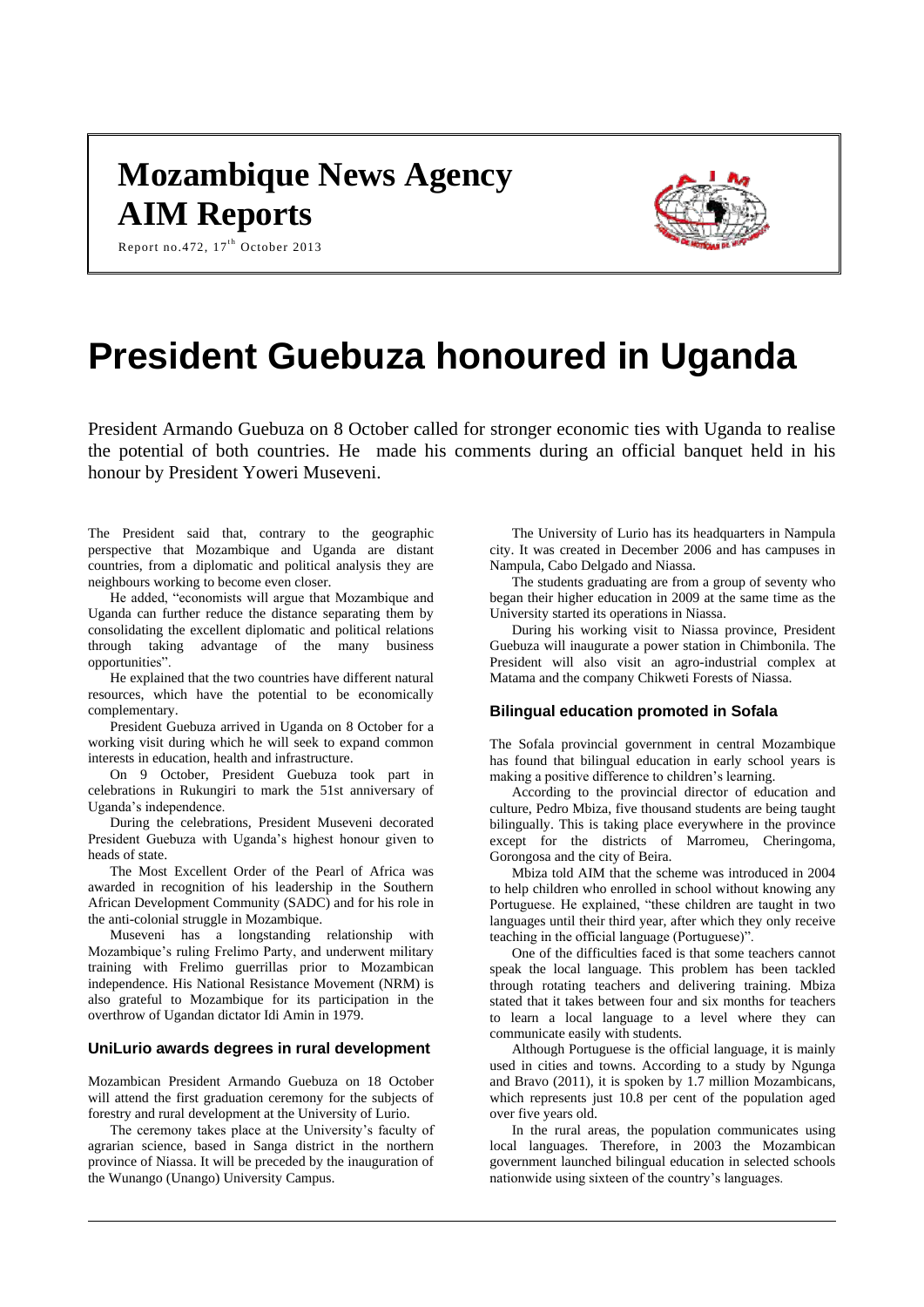## **Viability study for cervical cancer vaccination**

The Mozambican government on 15 October launched a viability and feasibility study for a vaccine against the human papilloma virus (HPV) that is responsible for the majority of cases of cervical cancer. This is a major step towards introducing the vaccine by 2016.

In the pilot phase, the study will be carried out in the districts of KaMavota in Maputo city and Manhica in Maputo province. It will be conducted by the Manhica Health Research Centre (CISM).

The study will include sensitising the local community, health screening and administering the vaccine to 6,000 tenyear-old girls each year.

At a ceremony in Manhica to launch the study, the researcher Esperanca Sevene explained that the girls would be recruited in schools and health clinics.

The ceremony was witnessed by Mozambique's First Lady, Maria da Luz Guebuza, Deputy Health Minister Nazira Abdula and former Prime Minister Pascoal Mocumbi.

Cervical cancer is the second most common cancer in women worldwide. There are about 500,000 new cases diagnosed and 275,000 deaths each year. Nearly ninety per cent of these deaths are in developing countries, where cervical cancer is the most common cancer in women and there is a shortage of cancer screening and treatment services.

In Mozambique, 6.18 million women are at risk of developing cervical cancer. Each year, 3,690 cases are diagnosed and 2,356 die from the disease.

Maria da Luz Guebuza stated, "we are here to say that Mozambicans have another war to wage. Our women and children cannot continue to die because of an illness that is preventable and curable when detected early".

The study is being supported by the Barcelona Institute for Global Health and funded by Barcelona City Council's Department of International Cooperation. The vaccines will be paid for by GAVI (the Global Alliance for Vaccines and Immunisation) and the Mozambican government will provide staff and logistics.

# **Mozambique less affected by climate change than neighbours**

Mozambique will be less affected by climate change than its neighbours, according to a study published in "Nature", one of the most respected international academic journals, on 10 October.

The study combines 39 different models of the impact of climate change.

The first question the study asks is: when will annual mean air temperature rise above the historical boundaries? For Mozambique, this will not be until around 2050, and the rise will be around four degrees.

In contrast, for Zambia it will be around 2030 and the rise will be around seven degrees, and for some west African countries such as Guinea it will be before the end of this decade - although the temperature rise will be less, about four degrees.

Air temperatures in the Mozambique Channel will exceed historical boundaries by 2030, which probably means more serious cyclones. And the study also points out that means earlier damage to coral reefs, mangrove forests, and fish.

The models also show that the United States and Europe, which have done the most damage to the climate, will also get off easiest, and will not rise above historical boundaries until around 2060.

The research team is from the University of Hawaii.

#### **Government approves plan for green economy**

The Mozambican government has approved its Plan of Action for the Green Economy (PAEV) for the transition period 2013/2014.

The government defines a green economy as one that results in improved wellbeing and social equality whilst significantly reducing environmental risk and ecological scarcity.

For the implementation of this plan, the government advocates a cleaner, lower carbon economy that is efficient in the use of resources and socially inclusive.

Speaking to reporters on 15 October after the weekly meeting of the Council of Ministers (Cabinet), the Deputy Minister for the Coordination of Environmental Action, Ana Chichava, explained that the plan envisages the rational and sustainable use of natural resources through the integration of three pillars of sustainable development: economic, social and environmental.

Chichava stressed, "that means that we cannot approve any business project without analysing the economic gain, the social impact and the environmental impact".

The Cabinet also approved the creation of the Magoe National Park in the central province of Tete, covering an area of 355,852 hectares in the districts of Magoe and Cahora Bassa.

The government spokesperson, Deputy Justice Minister Alberto Nkutumula, told reporters that the Park aims to strengthen the work of the Tchuma Tchato programme to protect and manage the ecosystem.

The Tchuma Tchato programme involves the local communities in a partnership with the government and private sector in the management of the area's natural resources.

Nkutumula mentioned that the area is home to endangered roan antelopes, elephants, hippopotami, lions and other big cats.

# **Train departs for Zambia**

A train loaded with a thousand tonnes of fertiliser left the port of Beira in central Mozambique on 3 October at the beginning of a ten day journey to the Zambian capital city Lusaka.

The 25 wagon train carried the first consignment from a shipment of 10,000 tonnes that has been offloaded at the port. On its return, the train will carry copper for export through Beira.

This is the first time that the one thousand kilometre route has been used by Zambia Railways since the 1980's when the war of destabilisation led to the Machipanda railway becoming impassable.

At a ceremony in Beira marking the occasion, Zambia Railways' Christopher Musonda said that the relaunching of the freight service represents a great gain for the Southern African Development Community (SADC).

The governor of Sofala province, Felix Paulo, stressed that the reintroduction of the freight service was one of the actions planned by the provincial government to reduce traffic along the EN6 highway from Beira to Machipanda.

He added that the volume of traffic on the two lines that make up the Beira rail system increased in September to 2,883,900 tonnes. This represents a 32 per cent increase on the same period last year.

The Beira rail system consists of the Machipanda line and the Sena line from Beira to the Moatize coal mines, with a spur to Malawi.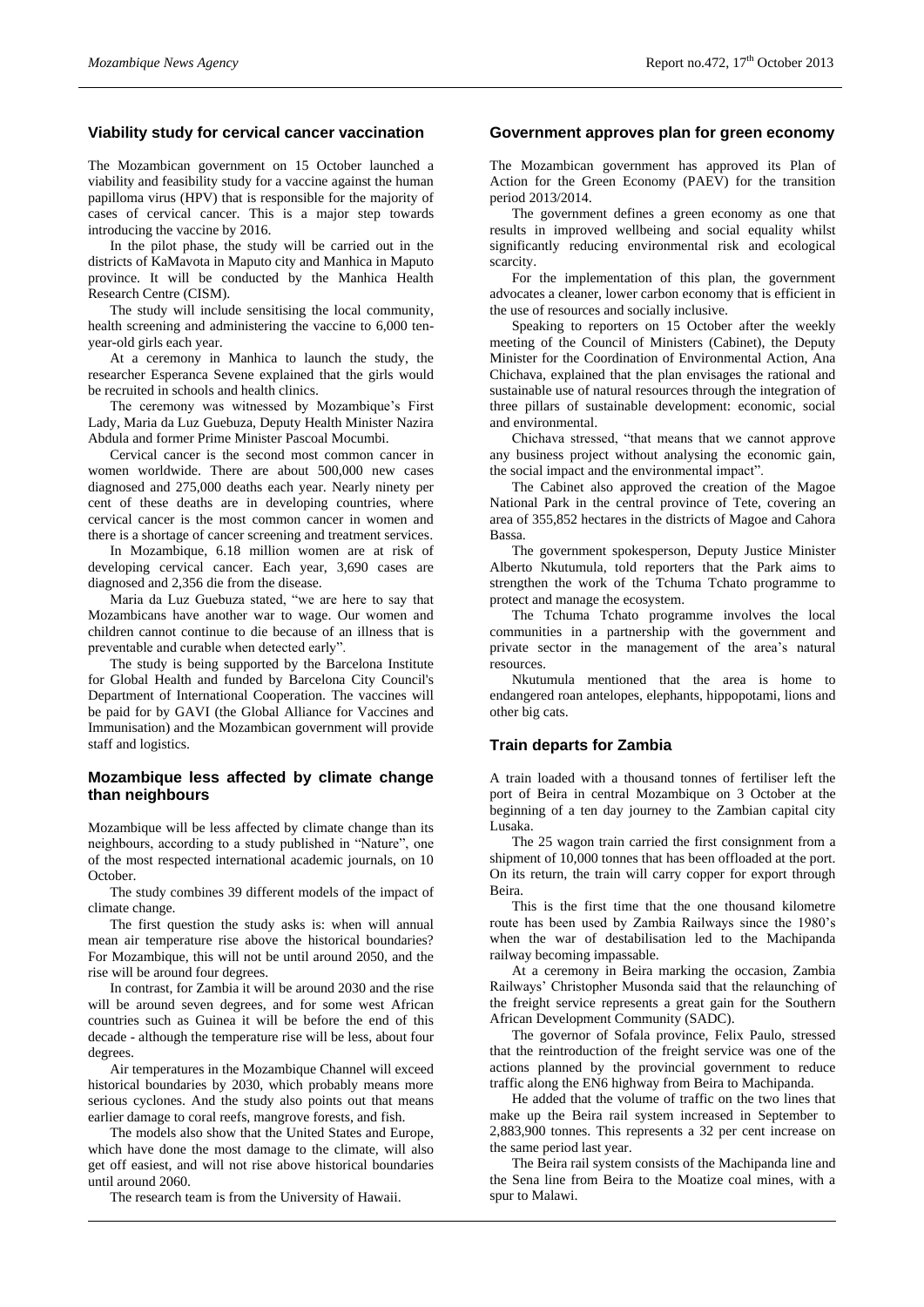#### **Baobab receives investment boost**

The British company Baobab Resources on 11 October announced that it has reached a placing agreement with African Minerals Exploration & Development (AMED) that will see the investor increase its stake in the company to 37.5 per cent.

Baobab is looking at a range of scenarios that could see Mozambique host the largest pig iron operation in the world.

It is planning to produce low impurity pig iron using ore from its Tenge/Ruoni deposit in the western province of Tete and locally mined thermal coal. It is currently focussing on the feasibility of building a facility to produce two million tonnes of pig iron per year.

Under the agreement, AMED is to purchase five million Baobab shares at 15 pence each – a 15.4 per cent premium on the previous day's closing price on the London Stock Exchange.

It will also have the option of buying a further five million shares at 20 pence each at any time before the end of June 2016.

There are additional options that could see Baobab receive several million pounds sterling in investment from AMED.

Baobab's managing director Ben James told AIM, "as our corner-stone investor, it's great to see AMED's continuing commitment to Baobab Resources and our Tete Pig Iron Project. To see them come in at a premium to market price just shows how much they support the work that Baobab has done and is continuing to do".

He added, "their investment also means that we have the mechanism to fully fund to the end of the Definitive Feasibility Study at Tete, which we expect to reiterate the compelling economics of this unique project for Mozambique".

As a result of the announcement, Baobab's share price on the London Stock Exchange jumped by almost ten per cent to 14.25 pence.

The Tete pig iron, vanadium and titanium project is 85 per cent owned by Baobab, with a 15 per cent share held by the International Finance Corporation (IFC), the member of the World Bank Group that focuses on the private sector in developing countries.

Pig iron is an intermediate product mainly used in the production of steel.

#### **Beira oil terminal study presented**

The environmental impact assessment study on the proposed renovation of the BP oil terminal in Beira has been presented to the public. The study was carried out by the Mozambican company Impacto.

The General Director of BP Mozambique, Martinho Guambe, told the meeting in Beira that the oil terminal needs investment to meet the growing demand in central Mozambique and in the hinterland of Zimbabwe and Malawi.

Guambe stated that the renovation work is valued at \$85 million and will begin in December. It involves demolishing and rebuilding five of the seven oil tanks. The other two tanks will be upgraded.

Participants at the meeting praised BP's plans, pointing out that recently the country has faced shortages in oil products.

Candida Cumbe, the Sofala provincial director of Mineral Resources, welcomed the BP initiative because it will reduce supply problems in the province. In addition, it will provide a source of revenue for the Mozambican state.

# **Major road works on EN4**

Repair work has begun on a 35 kilometre section of the EN4 motorway linking Maputo and South Africa.

The work is on "section 17" between Moamba and an outlying neighbourhood of the southern city of Matola. The construction company WBHO will carry out the repairs.

According to Trans African Concessions (TRAC), the company that operates the toll road, the rehabilitation is to cost \$39 million.

The work will take a year. WBHO is required to stop work between 15 December and 10 January. During this period, it must make sure that the road is open.

TRAC's chief representative in Mozambique, Fenias Mazive, told a press conference in Maputo that overweight vehicles are responsible for the damage to the road.

A new weighbridge is to be built to discourage truck owners from overloading their vehicles.

Currently, there are two weighbridges at the Maputo end of the motorway and thousands of trucks are fined each year for exceeding the legal weight limit. However, many more manage to avoid the weigh stations by taking detours.

A traffic survey by TRAC between October 2011 and March 2012 estimated that 19 per cent of trucks using "section 17" were overloaded.

#### **Israeli company to expand mobile network**

The Israeli company MER Group on 7 October announced that it has secured a contract to expand the mobile phone and data network in Mozambique. Two of the country's three mobile phone operators, M-Cel and Vodacom, have hired MER Group to expand their networks.

According to the company, "the new tower sites will provide the operators with improved coverage and network quality".

The company's representative, Uri Bar-Yosef, commented, "we are delighted to be working in partnership with two leading mobile operators as we take our first steps into Mozambique. Our continued expansion in Africa emphasises our belief in the growth of Africa's mobile telecommunications market. We are confident that we can provide top quality service to operators to help them expand and improve their networks while optimising costs".

#### **Postal service to launch ATM card for pensioners**

The publicly owned company Correios de Mocambique (Mozambique Post Offices) is developing plans to introduce a payment card for pensioners.

Under the scheme, people will use the card to withdraw their pensions at any automatic teller machine (ATM).

According to financial officer Valdemar Jessen, this will be part of the modernisation of the company's services

He confirmed that the company has overcome its financial crisis. Previously, the postal company had fallen behind with paying salaries, in some cases by up to eight months. Currently, the company is able to pay wages on time in all but two provinces.

In 2009, the company had a deficit of eight million meticais. This improved over the next three years, with only a small deficit registered last year due to investments in offices and transport.

Correios de Mocambique employs 550 people.